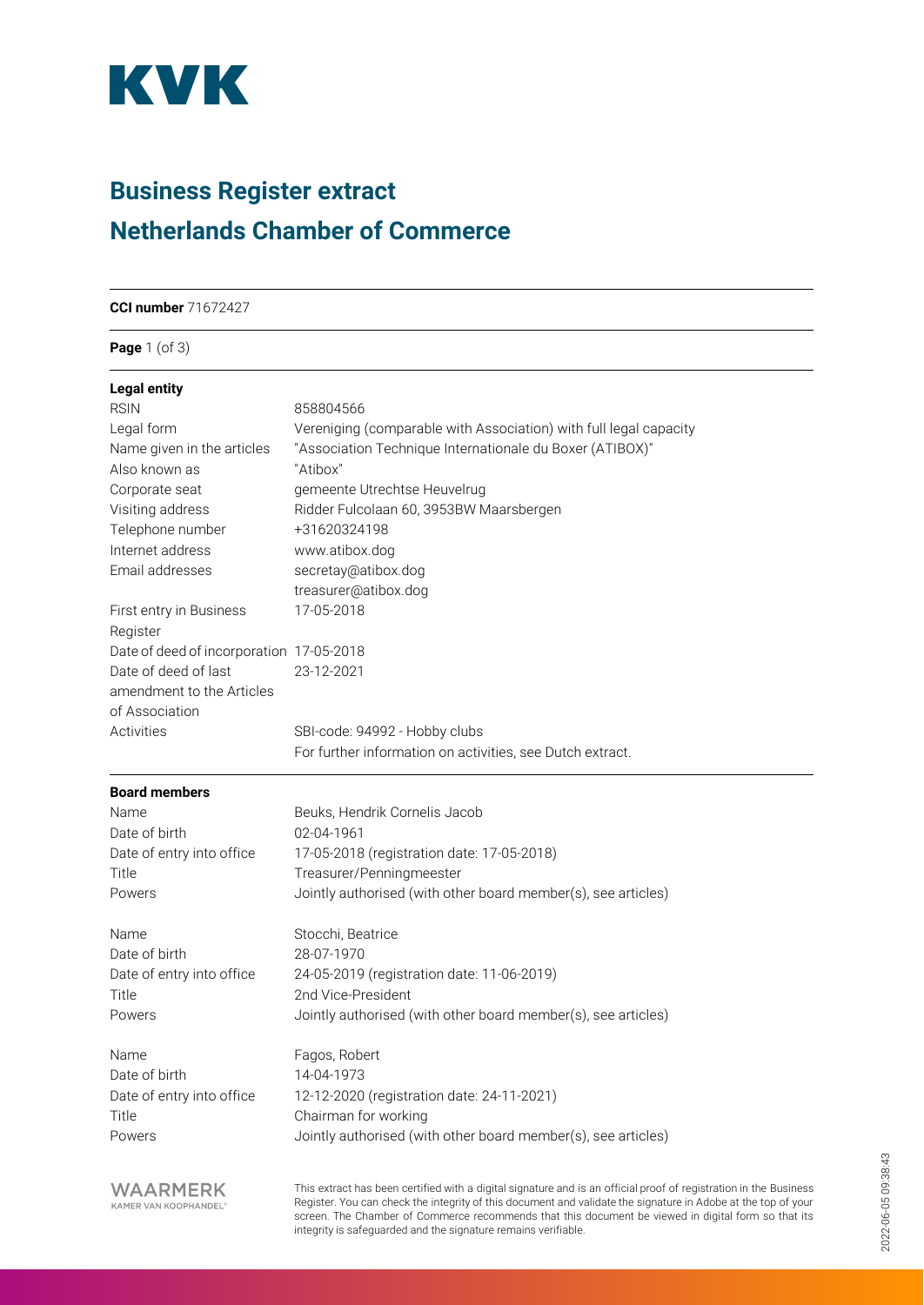

### **Business Register extract Netherlands Chamber of Commerce**

#### **CCI number** 71672427

### **Page** 2 (of 3)

| Name<br>Date of birth<br>Date of entry into office<br>Title | Haugen, Arne Johan<br>03-12-1968<br>13-05-2022 (registration date: 02-06-2022)<br>Assessor |
|-------------------------------------------------------------|--------------------------------------------------------------------------------------------|
| Powers                                                      | Jointly authorised (with other board member(s), see articles)                              |
| Name                                                        | Rallings, Nigel John                                                                       |
| Date of birth<br>Date of entry into office<br>Title         | 18-02-1956<br>13-05-2022 (registration date: 02-06-2022)<br>Secretary                      |
| Powers                                                      | Jointly authorised (with other board member(s), see articles)                              |
| Name<br>Date of birth                                       | de Bake - van Wijngaarden, Désirée Evaline<br>22-08-1964                                   |
| Date of entry into office                                   | 13-05-2022 (registration date: 02-06-2022)                                                 |
| Title                                                       | Assessor                                                                                   |
| Powers                                                      | Jointly authorised (with other board member(s), see articles)                              |
| Name                                                        | Rios izquierdo, Alvaro                                                                     |
| Date of birth                                               | 27-05-1977                                                                                 |
| Date of entry into office                                   | 13-05-2022 (registration date: 02-06-2022)                                                 |
| Title                                                       | 1st Vice-President                                                                         |
| Powers                                                      | Jointly authorised (with other board member(s), see articles)                              |
| Name                                                        | Dos Santos Faria Bispo, Pedro Ivo                                                          |
| Date of birth                                               | 11-05-1966                                                                                 |
| Date of entry into office                                   | 13-05-2022 (registration date: 02-06-2022)                                                 |
| Title                                                       | President                                                                                  |
| Powers                                                      | Jointly authorised (with other board member(s), see articles)                              |
| <b>Authorised representative</b>                            |                                                                                            |
| Name                                                        | Beuks, Hendrik Cornelis Jacob                                                              |
| $Data$ of hirth                                             | $02-04-1061$                                                                               |

Date of birth 02-04-1961 Title **Procuratiehouder** Contents of power of attorney

Date of entry into office 25-05-2018 (registration date: 08-06-2018) Authorised to file at the Business Register.

There are other restrictions. See Dutch extract.

**WAARMERK** KAMER VAN KOOPHANDEL®

This extract has been certified with a digital signature and is an official proof of registration in the Business Register. You can check the integrity of this document and validate the signature in Adobe at the top of your screen. The Chamber of Commerce recommends that this document be viewed in digital form so that its integrity is safeguarded and the signature remains verifiable.